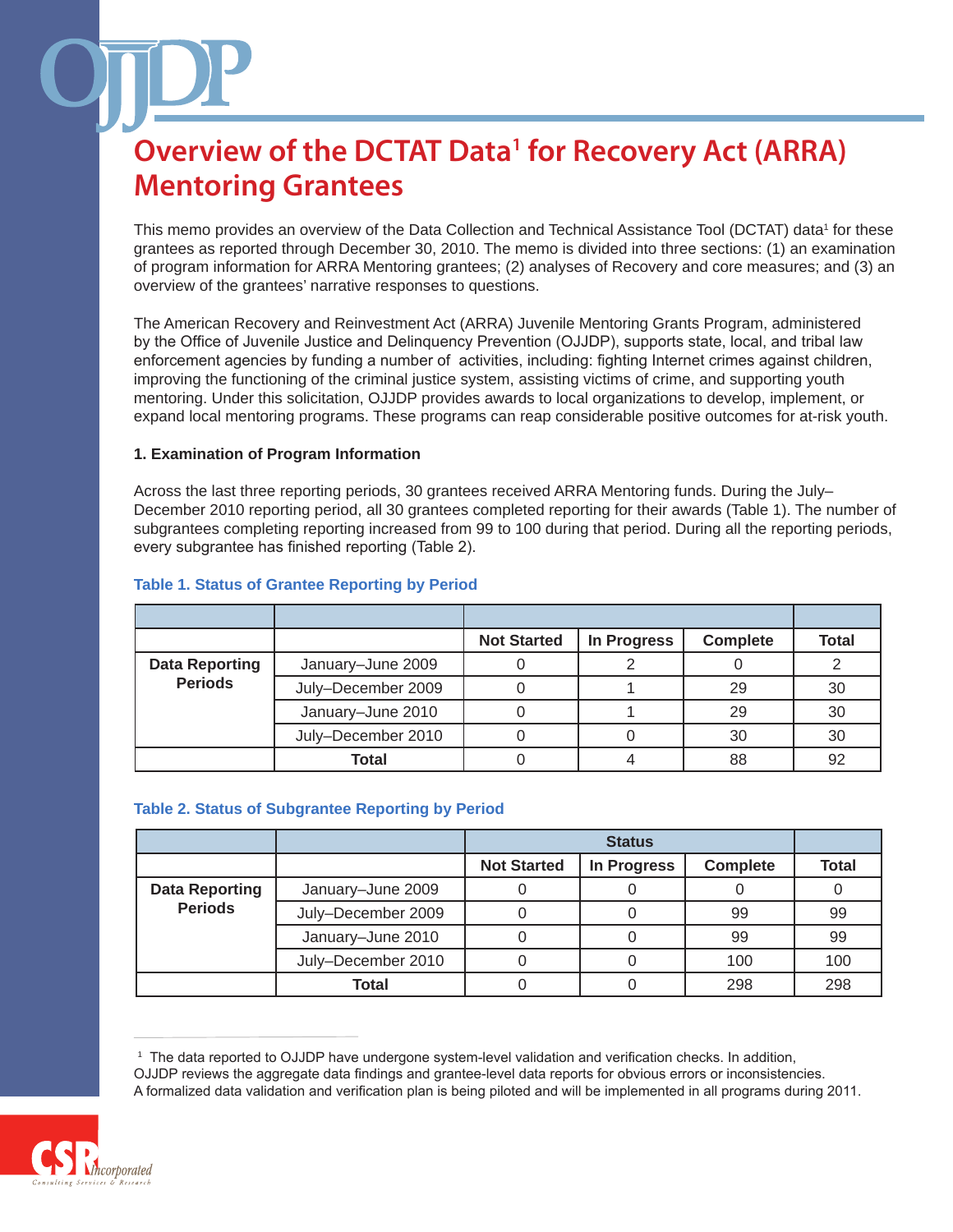In examining the award amounts by state, Maryland received the most grant funds, followed by Pennsylvania and Georgia (Table 3).2

## **Table 3. Total Award Amount by State**

| <b>Grantee State</b> | <b>Award Amount</b> |  |
|----------------------|---------------------|--|
| AΖ                   | \$125,000           |  |
| CA                   | \$1,494,523         |  |
| CO                   | \$996,483           |  |
| <b>FL</b>            | \$219,633           |  |
| GA                   | \$4,440,000         |  |
| IA                   | \$1,013,427         |  |
| LA                   | \$982,175           |  |
| MA                   | \$499,830           |  |
| MD                   | \$16,784,488        |  |
| <b>MN</b>            | \$500,000           |  |
| <b>NC</b>            | \$1,379,771         |  |
| <b>NM</b>            | \$499,998           |  |
| OH                   | \$500,000           |  |
| <b>OR</b>            | \$500,000           |  |
| PA                   | \$15,709,257        |  |
| <b>SC</b>            | \$486,169           |  |
| <b>SD</b>            | \$499,908           |  |
| <b>TN</b>            | \$500,000           |  |
| <b>TX</b>            | \$988,962           |  |
| <b>WA</b>            | \$1,000,000         |  |
| WI                   | \$497,691           |  |

<sup>2</sup> Amounts represent the state to which the grant was awarded and do not necessarily indicate the state in which grant money is being used to conduct activities.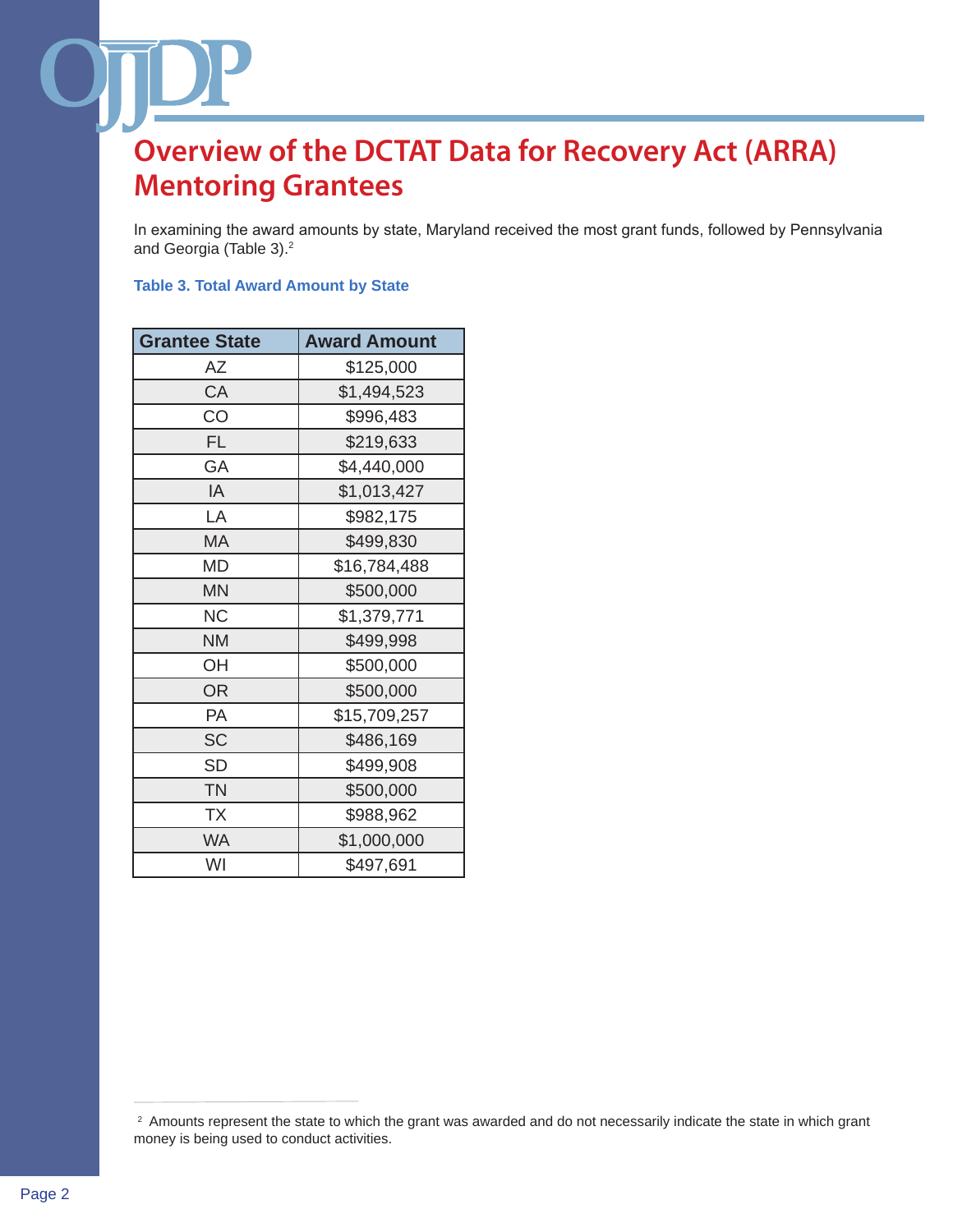The most grants/subgrants awarded for Recovery Mentoring prevention programs during this period went to Maryland (n = 56), Pennsylvania (n =39), and Iowa (n = 6). Figure 1, below, presents a state-by-state comparison.



Analysis of implementing agencies for this period revealed that the most programs were implemented by nonprofit, community-based organizations (84.1 percent). Faith-based organizations accounted for 9.5 percent of awards; schools and other education agencies 4.8 percent; and other community-based organizations 1.6 percent. Figure 2 illustrates the comparison.



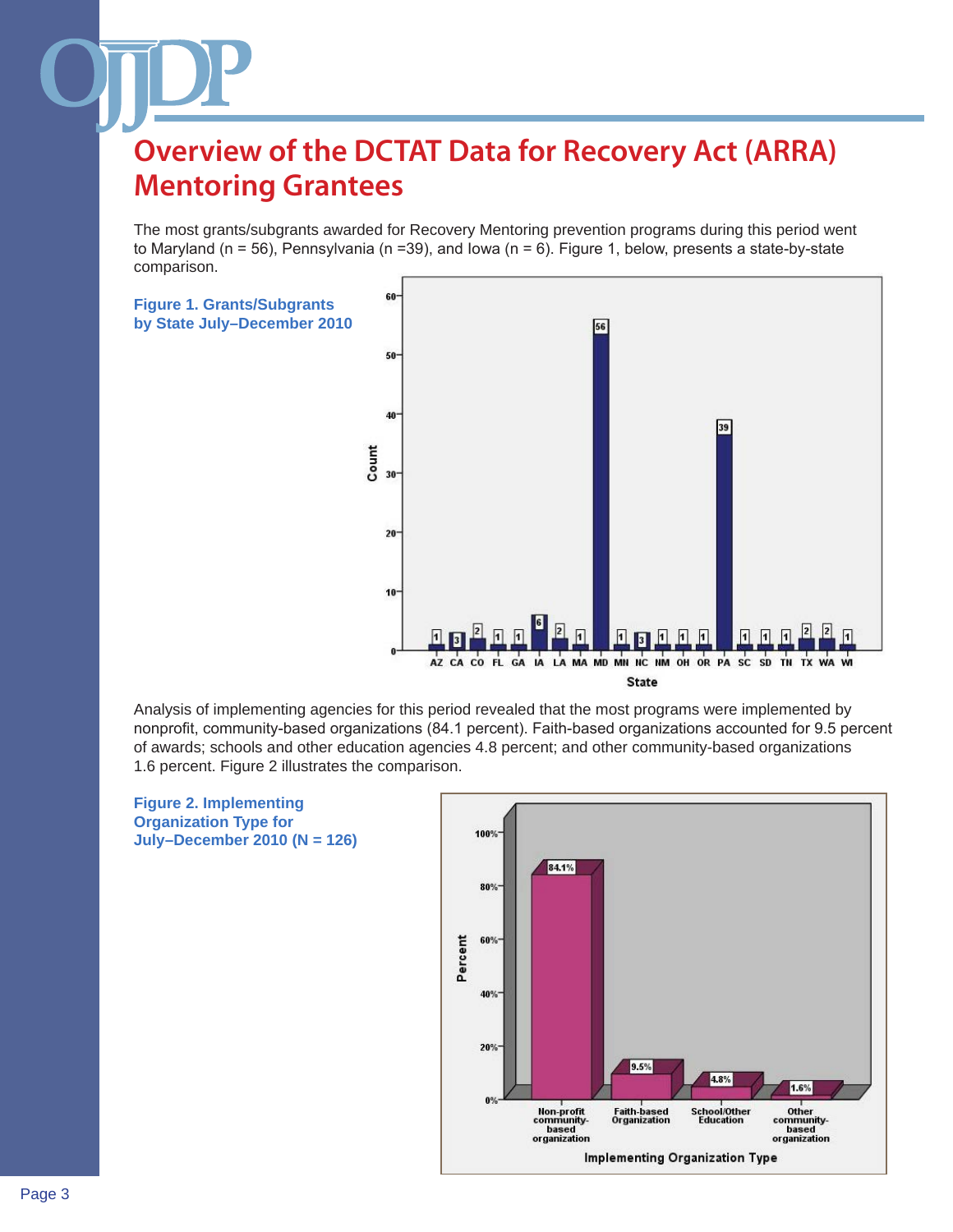## **2. Analysis of Recovery and Core Measures**<sup>3</sup>

During the July-December 2010 reporting period, 77.84 percent of essential services were maintained without interruption with Recovery Mentoring funds. Furthermore, 5,063 new essential services were funded and 1,617 services were enhanced due to Recovery Mentoring funds (Table 4).

### **Table 4. Recovery Measures**

| Percent of essential services maintained without interruption with Recovery<br>Mentoring funds | 77.84% |
|------------------------------------------------------------------------------------------------|--------|
| No. of new essential services funded with Recovery Mentoring funds                             | 5,063  |
| No. of enhanced essential services funded with Recovery Mentoring funds                        | 1.617  |

During the July–December 2010 reporting period, 96.7 percent of funds were allocated for implementing evidence-based programs and practices (Figure 3). Furthermore, over \$43 million (\$43,689,453) was allocated to implement evidence-based programs.

## **Figure 3. Percentage of Evidence-Based Programs/Practices for July–December 2010**



<sup>3</sup> Big Brothers Big Sisters of America is not included in this portion of the report.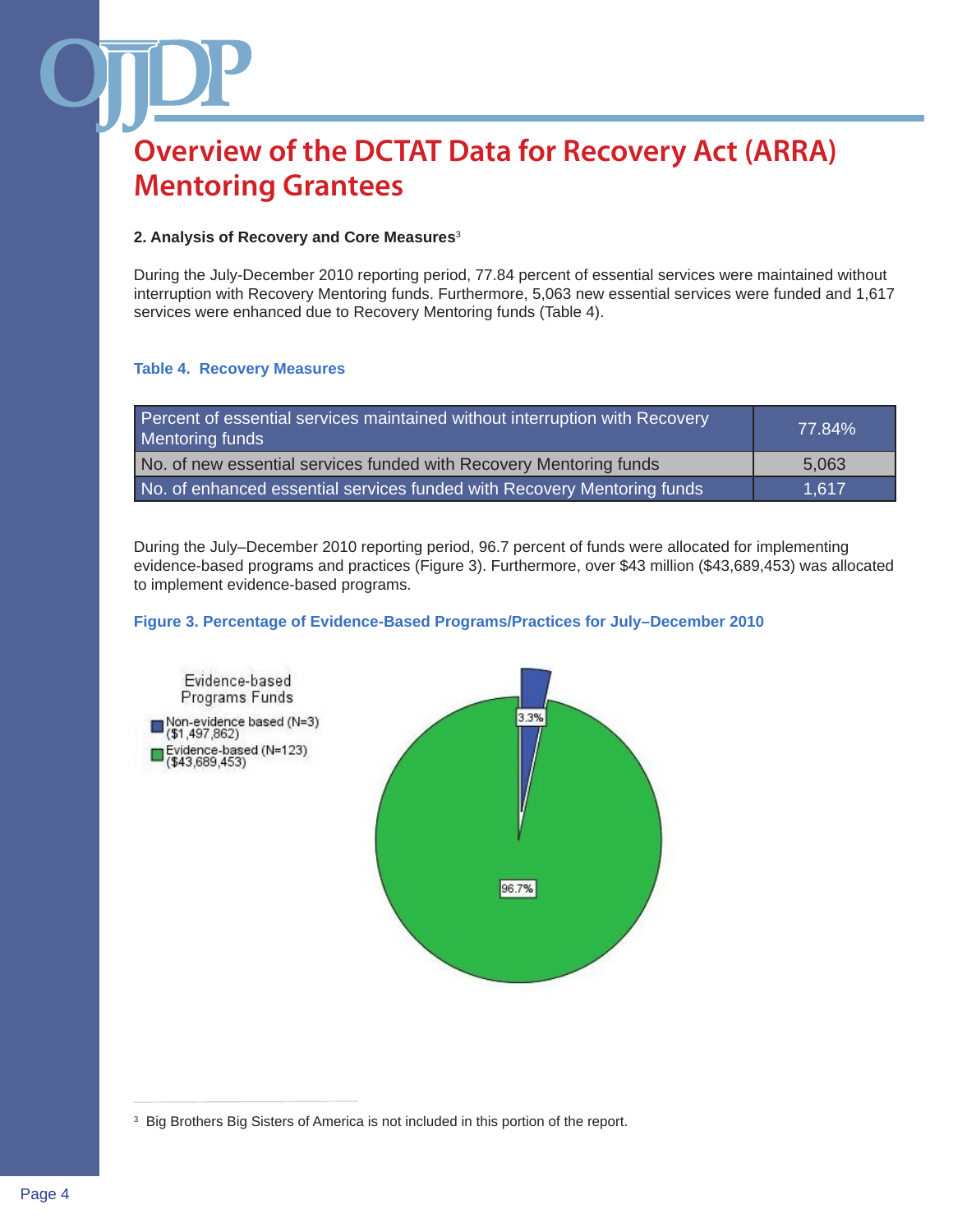The number of evidence-based programs implemented during this reporting period was 123, which represents 98 percent of the awards under this solicitation. The large number of evidence-based programs and practices is due to grantees' and subgrantees' implementation of Big Brothers and Big Sisters practices. Figure 4 illustrates the number of evidence-based programs or practices by reporting period.





This next section provides an aggregate of performance measure data. Of the 22,347 youth served by the programs funded by Recovery Act Mentoring awards, 21,410 (95.80 percent) were served using an evidencebased program or practice. In addition, 1,095 (39.38 percent) of eligible youth exited programs completing program requirements. Grantees self-define the requirements needed for a youth to complete the program. At times, the program cannot be completed in the 6-month reporting period. For example, in one program, youth must complete 9 months of mentoring to be considered successfully complete. If a youth exits the program for any reason before 9 months of mentoring, he or she is considered unsuccessful. As described, the lack of a shorter-term program completion definition decreases the overall program completion rate.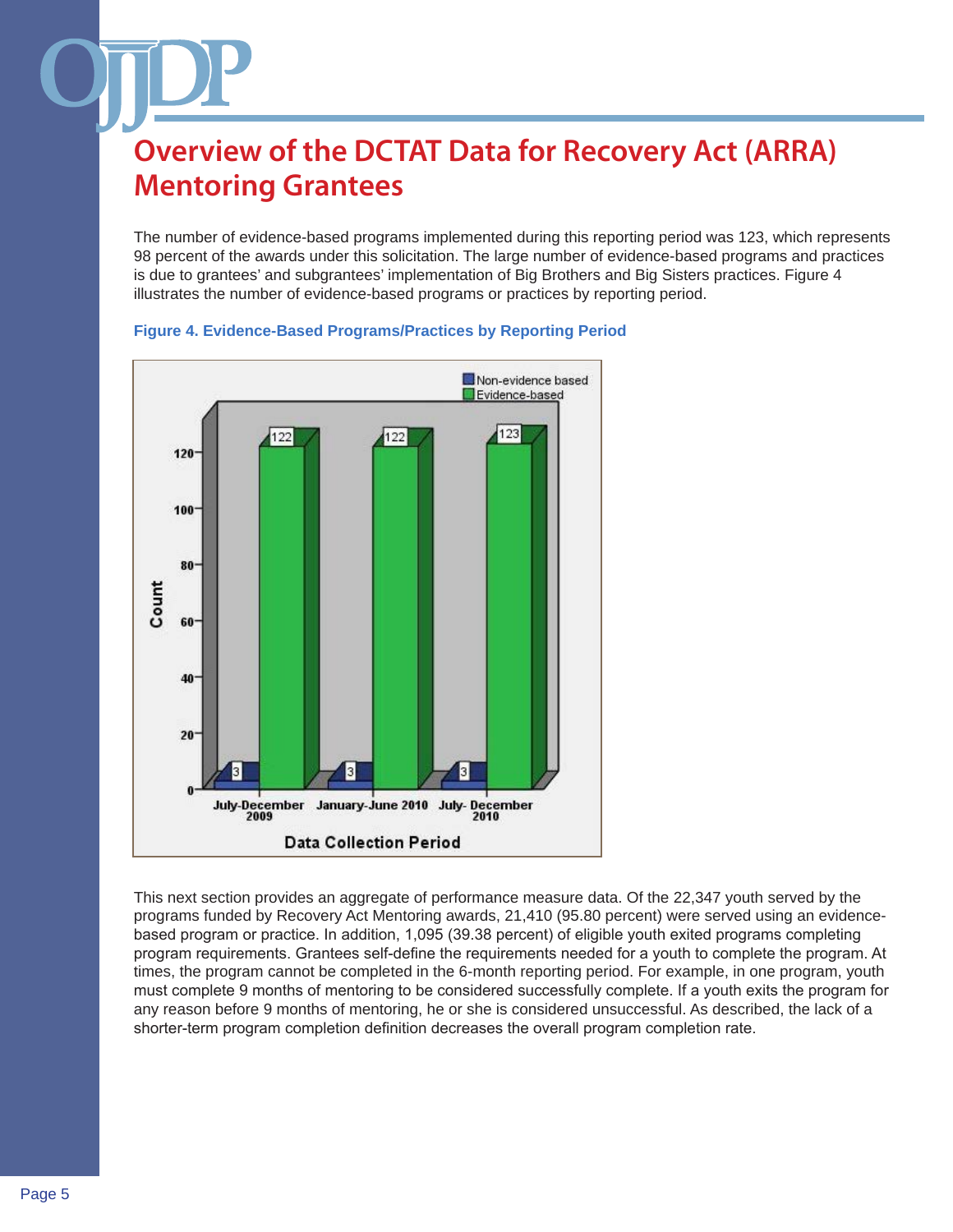Performance indicators on the program mentors were collected as well. During this reporting period, 9,808 new program mentors were recruited. Of the 10,065 mentors who received training, 8,848 (87.91 percent) successfully completed the training. Furthermore, 83 percent of mentors reported an increase in program knowledge. Of the 15,422 mentors in the program during the reporting period, 13,040 (85 percent) remained active mentors.

Collaboration with active partners also leads to the success of mentoring programs, and 89 percent of mentoring programs reported having active partners during this reporting period.

## **Table 5. Performance Indicators for July–December 2010**

| <b>Performance Indicator</b>                                                           | <b>Number of Youth</b><br>or Mentors |                           |                         |
|----------------------------------------------------------------------------------------|--------------------------------------|---------------------------|-------------------------|
| No. of program youth served during reporting period                                    | 22,347                               |                           |                         |
| No. of program youth served using an evidence-<br>based program or model               | 21,410                               |                           |                         |
| No. of program mentors recruited                                                       | 9,808                                |                           |                         |
| <b>Performance Indicator</b>                                                           | <b>Completed</b>                     | <b>Total Number</b>       | <b>Percent</b>          |
| No. and percent of program youth completing<br>program requirements                    | 1,095                                | 2,780                     | 1,095/2,780<br>39.38%   |
| No. and percent of mentors successfully completing<br>training during reporting period | 8,848                                | 10,065                    | 8,848/10,065<br>87.91%  |
| No. and percent of trained mentors with increased<br>knowledge of the program area     | 8,964                                | 10,837                    | 8,964/10,837<br>82.72%  |
| <b>Performance Indicator</b>                                                           | <b>Active</b>                        | <b>Total Number</b>       | <b>Percent</b>          |
| Mentor retention rate                                                                  | 13,040 active<br>mentors             | 15,422 men-<br>tors       | 13,040/15,422<br>84.56% |
| Percent of mentoring programs with active partners                                     | 348 programs with<br>active partners | 387 mentoring<br>programs | 348/387<br>89.92%       |

**Office of Juvenile Justice** and Delinguency Prevention

**Serving Children, Families, and Communit**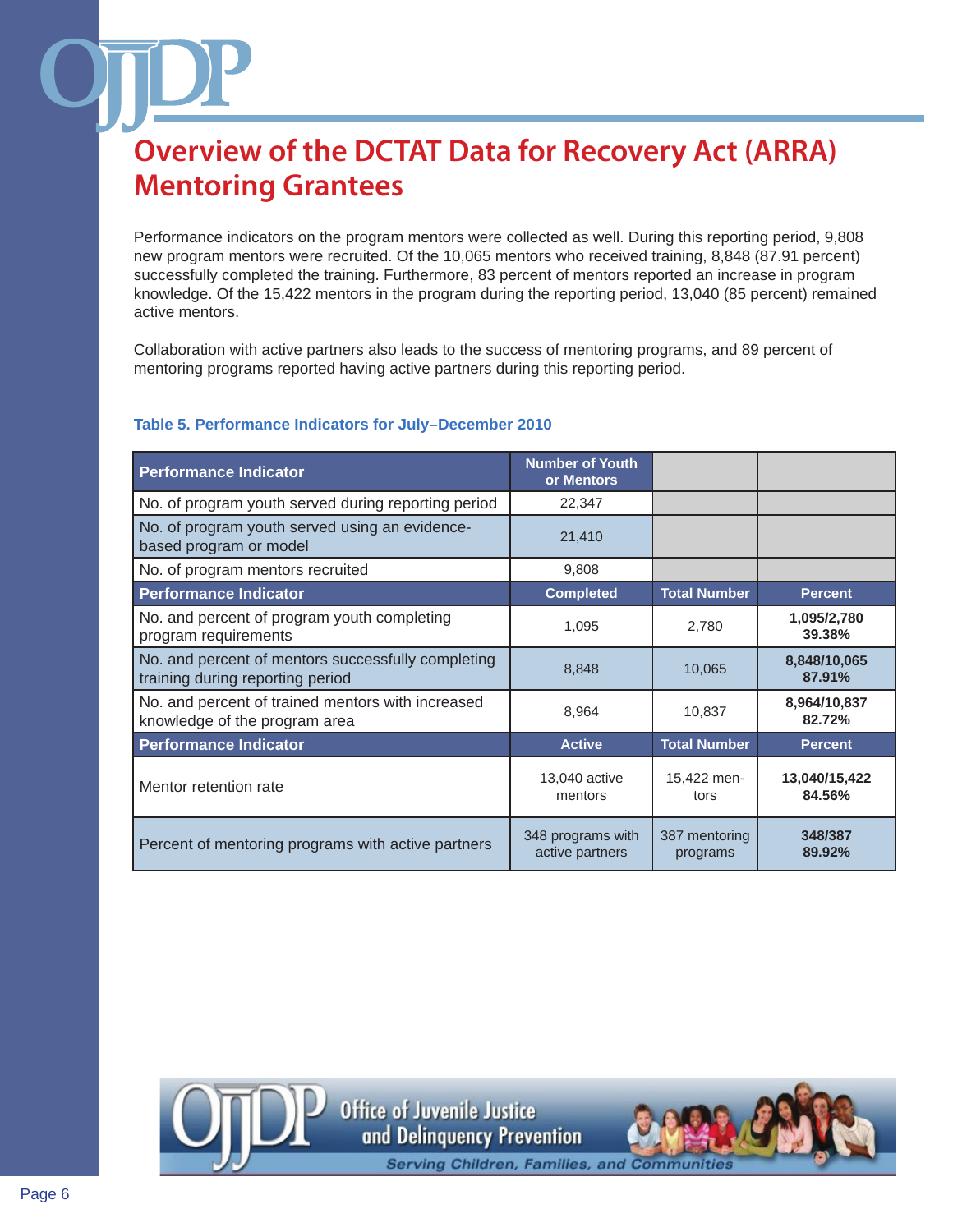Recidivism levels among the youth served were low; about 1 percent committed a new offense while in the program (Table 6), and less than 6 percent committed a new offense 6 to 12 months after program completion (Table 7). More than half of the programs under this solicitation have active partners, indicating widespread community involvement and buy-in, which is essential to the success of mentoring programs. Further, the mentor retention rate for these programs is high—85 percent—which is also a likely contributor to the program's overall success as defined by low offending and low reoffending rates.

## **Table 6. Performance Indicators for July–December 2010: Short-Term Recidivism**

| <b>Performance Indicator</b>                                                                         | <b>Number of Youth</b> |  |
|------------------------------------------------------------------------------------------------------|------------------------|--|
| No. of program youth tracked for new delinquent offenses during the<br>reporting period (short-term) | 15,221                 |  |
| No. of program youth who had a new arrest or delinguent offense<br>during the reporting period       | 163                    |  |
| No. of youth recommitted to a juvenile facility during the reporting<br>period                       |                        |  |
| No. of youth sentenced to adult prison during the reporting period                                   | 5                      |  |
| No. of youth with other sentence during the reporting period                                         |                        |  |
| <b>Total</b>                                                                                         | 163/15,221<br>1.07%    |  |

## **Table 7. Performance Indicators for July–December 2010: Long-Term Recidivism**

|                                                                                                                         | <b>Performance Indicator</b>                                                                                                              | <b>Number of Youth</b> |  |
|-------------------------------------------------------------------------------------------------------------------------|-------------------------------------------------------------------------------------------------------------------------------------------|------------------------|--|
| No. of program youth who exited the program 6–12 months ago who were<br>tracked for new delinquent offenses (long-term) |                                                                                                                                           | 89                     |  |
|                                                                                                                         | No. of program youth who excited the program 6-12 months ago<br>who had a new arrest or delinquent offense during the reporting<br>period | 5                      |  |
|                                                                                                                         | No. of youth who exited the program 6–12 months ago and were<br>sentenced to a juvenile facility during reporting period                  | 0                      |  |
|                                                                                                                         | No. of program youth who exited the program 6-12 months ago<br>and were sentenced to adult prison during the reporting period             |                        |  |
|                                                                                                                         | No. of program youth who exited the program 6-12 months ago<br>and received another sentence during the reporting period                  |                        |  |
| <b>Total</b>                                                                                                            |                                                                                                                                           | 5/89<br>5.62%          |  |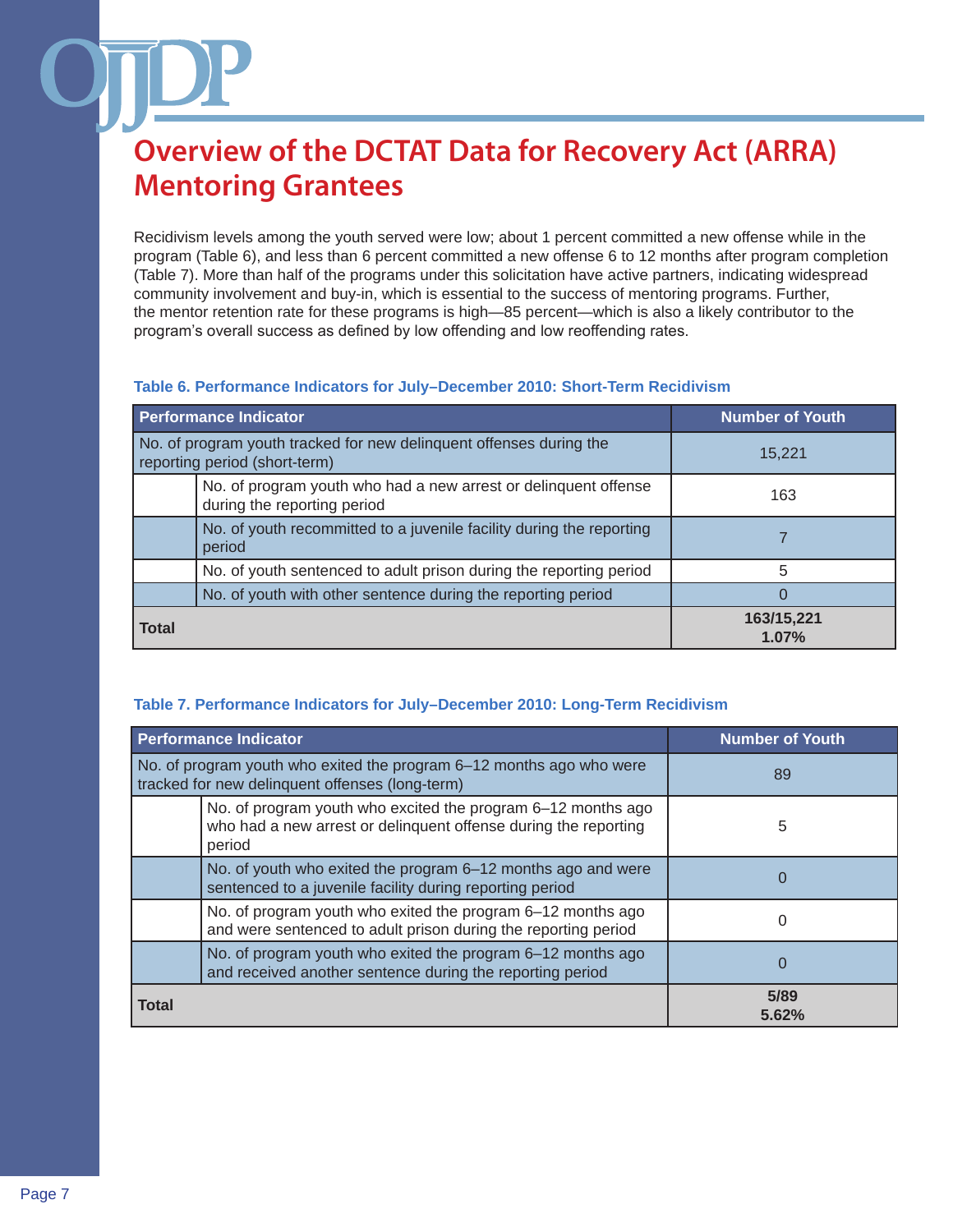Table 8 shows the percentages of youth who exhibited improvement in selected target behaviors. Participating youth exhibited the most improvement in antisocial behavior (85 percent), gang-resistance involvement (84 percent), and social competence (84 percent). These results also point to the program's overall success in implementing delinquency prevention strategies.

| <b>Target Behavior</b>       | <b>Number of Youth</b><br><b>Served with Intended</b><br><b>Behavior Change</b> | <b>Number of Youth</b><br><b>Served</b> | <b>Percent of Youth with</b><br><b>Intended Behavior</b><br>Change |
|------------------------------|---------------------------------------------------------------------------------|-----------------------------------------|--------------------------------------------------------------------|
| <b>School Competency</b>     | 3,853                                                                           | 4,571                                   | 84.29%                                                             |
| School Attendance            | 2,269                                                                           | 4,506                                   | 50.36%                                                             |
| <b>GPA</b>                   | 133                                                                             | 233                                     | 50.36%                                                             |
| <b>GED</b>                   | $\Omega$                                                                        | 0                                       | $0\%$                                                              |
| Perception of Social Support | 389                                                                             | 529                                     | 73.53%                                                             |
| <b>Family Relationships</b>  | 360                                                                             | 491                                     | 73.32%                                                             |
| <b>Antisocial Behavior</b>   | 398                                                                             | 468                                     | 85.04%                                                             |
| Substance Use                | 83                                                                              | 135                                     | 61.48%                                                             |
| Gang-Resistance Involvement  | 11                                                                              | 13                                      | 84.62%                                                             |
| Total                        | 7,495                                                                           | 10,946                                  | 68.48%                                                             |

## **Table 8. Target Behaviors for July–December 2010**

## **3. Examination of Narrative Data**

### **Program Goals Accomplished: July–December 2010**

Recovery Mentoring grantees reported several important accomplishments during the July–December 2010 reporting period. In general, they reported succeeding in recruiting and matching mentors, increasing the number of service hours completed by program youth, developing partnerships with local organizations, serving more youth through expansion of programs and program locations, and maintaining and training program staff.

Multiple programs also mentioned the specific success of organizing events for youth, especially sporting and special speaker events. For example, Big Brothers Big Sisters Association of Central Ohio recruited the help of Ohio State athletes to speak to program youth about the importance of academics and service. The athletes spoke about the challenges they had overcome, the role models that they had in their lives, and the service projects that they were involved in. Youth felt inspired by the athletes, as many had overcome challenges similar to those they were currently facing. Several grantees also discussed the successes of attending professional basketball games, often with ticket donations by teams such as the Boston Celtics and North Carolina Bobcats. Other grantees noted the success of youth speaker events. The Great Southwest Council-Boys Scouts of America organized a guest mentor night that included a discussion with a young mentor who was involved in a car surfing incident that led to the death of her best friend. The mentor discussed how peer pressure and poor decision making led to the tragedy. Program youth were able to ask her questions and learned about consequences of actions.